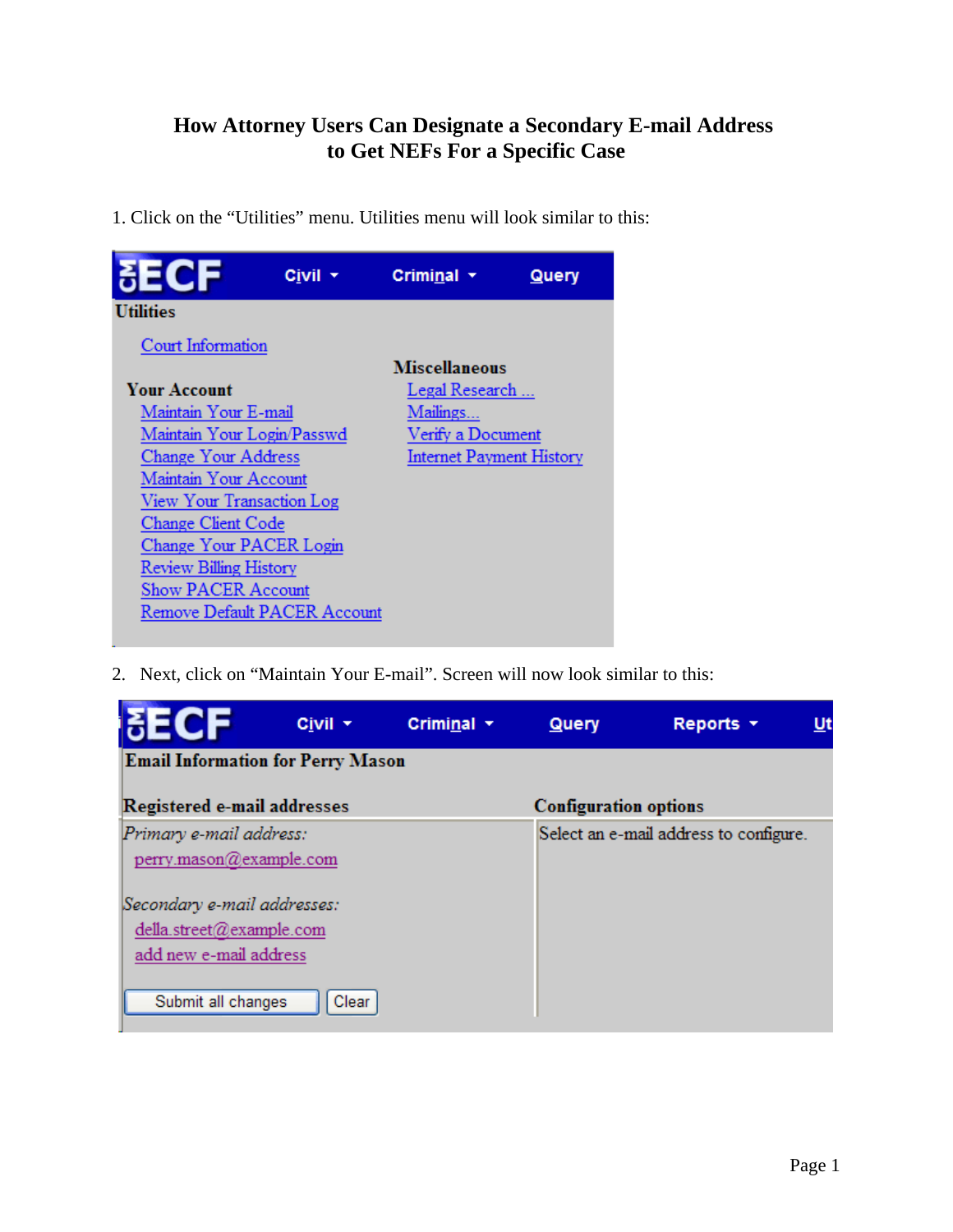3. Next, click on the "add new e-mail address" hyperlink. Then enter the new e-mail address that will be configured to receive NEFs for one (or a select number of) case(s). After the e-mail address is entered, the right half of the screen will look similar to below:

| <b>Configuration options</b>                                                                                                                             |                                                                                                                                                                                                                                                                                                                                                                                                                                                                                                                                                |  |  |  |  |  |  |  |
|----------------------------------------------------------------------------------------------------------------------------------------------------------|------------------------------------------------------------------------------------------------------------------------------------------------------------------------------------------------------------------------------------------------------------------------------------------------------------------------------------------------------------------------------------------------------------------------------------------------------------------------------------------------------------------------------------------------|--|--|--|--|--|--|--|
| paul.drake@example.com                                                                                                                                   |                                                                                                                                                                                                                                                                                                                                                                                                                                                                                                                                                |  |  |  |  |  |  |  |
| Should this e-mail address receive notices? $\odot$ Yes $\odot$ No                                                                                       |                                                                                                                                                                                                                                                                                                                                                                                                                                                                                                                                                |  |  |  |  |  |  |  |
| Should this e-mail address receive notice for all cases in which this individual is a participant? $\circ$ Yes $\circ$ No                                |                                                                                                                                                                                                                                                                                                                                                                                                                                                                                                                                                |  |  |  |  |  |  |  |
| How should notices be sent to this e-mail address? $\odot$ Per Filing $\odot$ Summary Report                                                             |                                                                                                                                                                                                                                                                                                                                                                                                                                                                                                                                                |  |  |  |  |  |  |  |
| In what format should notices be sent to this e-mail address? $\odot$ HTML $\odot$ Text                                                                  |                                                                                                                                                                                                                                                                                                                                                                                                                                                                                                                                                |  |  |  |  |  |  |  |
| Should this e-mail address receive general announcement notices from this court? $\odot$ Yes $\odot$ No                                                  |                                                                                                                                                                                                                                                                                                                                                                                                                                                                                                                                                |  |  |  |  |  |  |  |
| Case-specific options                                                                                                                                    |                                                                                                                                                                                                                                                                                                                                                                                                                                                                                                                                                |  |  |  |  |  |  |  |
| Add additional cases for noticing<br>These cases will send notice per filing. (default method)<br>2:12-cv-00501-JCZ-SS USA v. Lincoln - Representing USA | 2:12-cv-00401-SRD-ALC Mason v. State Farm Fire and Casualty Co - Representing Sheila Mason<br>2:12-cv-03000-LMA-ALC Lincoln v. Washington - Representing George Washington                                                                                                                                                                                                                                                                                                                                                                     |  |  |  |  |  |  |  |
|                                                                                                                                                          | 2:12-cv-05005-JCZ-KWR Lincoln v. Washington (Closed on 02/13/2012) - Representing George Washington<br>2:12-cv-05006-KDE-KWR Lincoln v. Washington (Closed on 02/13/2012) - Representing George Washington<br>2:12-cv-05007-LMA-ALC Lincoln v. Washington - Representing George Washington<br>2:12-mc-00701-HGB-DEK United States of America v. Cardinal Growth, L.P. - Representing United States of America<br>2:12-md-00008-SRD-JCW Plaintiffs' Liaison Counsel v. Defendants' Liaison Counsel - Representing Plaintiffs' Liaison Counsel V |  |  |  |  |  |  |  |
| Remove selected cases                                                                                                                                    | Change selected cases to notice as a summary report                                                                                                                                                                                                                                                                                                                                                                                                                                                                                            |  |  |  |  |  |  |  |
| These cases will send notice as a summary report. (alternate method)<br>Remove selected cases                                                            | Change selected cases to notice per filing                                                                                                                                                                                                                                                                                                                                                                                                                                                                                                     |  |  |  |  |  |  |  |
| Show all cases for this e-mail address                                                                                                                   | (Copy case lists from here)                                                                                                                                                                                                                                                                                                                                                                                                                                                                                                                    |  |  |  |  |  |  |  |

4. Notice the question in the upper section of this screen:

Should this e-mail address receive notice for all cases in which this individual is a participant?  $\odot$  Yes  $\odot$  No

Change this option to "No" because this address should not receive notice for ALL cases. This will then allow you to add or remove cases in the lower part of the screen.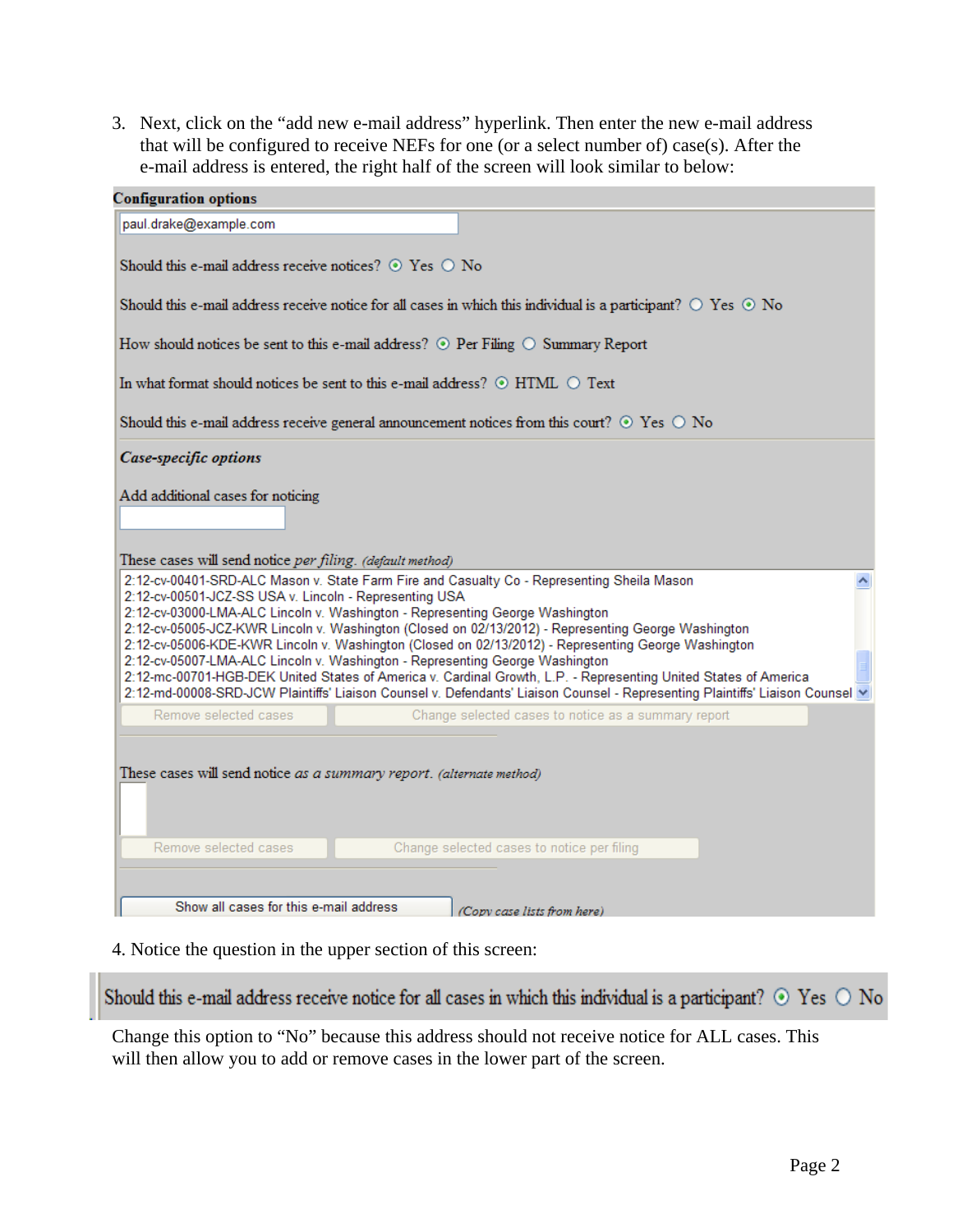- 5. All the cases in which the attorney is involved will be listed in this lower portion of the screen. You will want to remove all these cases, then add back the case (or cases) that this email address should be noticed. If this attorney is involved in a large number of cases, removing them all is a bit tricky. I suggest clicking on the first case listed, then using the wheel in the center of your mouse (be sure the mouse pointer is somewhere within the list of cases) scroll down to the last case. Then hold down the shift key and click on this last case. This should highlight all the cases. Then click on the "Remove selected cases" button. **This should result in the case list being completely blank.**
- 6. The lower portion of the screen should look similar to this:

| Case-specific options                                     |                                                     |  |  |  |  |
|-----------------------------------------------------------|-----------------------------------------------------|--|--|--|--|
| Add additional cases for noticing                         |                                                     |  |  |  |  |
| These cases will send notice per filing. (default method) |                                                     |  |  |  |  |
| Remove selected cases                                     |                                                     |  |  |  |  |
|                                                           | Change selected cases to notice as a summary report |  |  |  |  |

Enter a case number in the small entry field titled "**Add additional cases for noticing**". As you do, the "**Find This Case**" button appears. Click on this button.

- 7. Then click the "**Add Case(s)**" button.
- 8. The case you entered will now appear in the "**These cases will send notice per filing.**" list. You can continue adding additional cases at this point, if desired.
- 9. When all desired cases for this e-mail address have been entered, click the "**Submit all changes**" button on the left side of the screen.